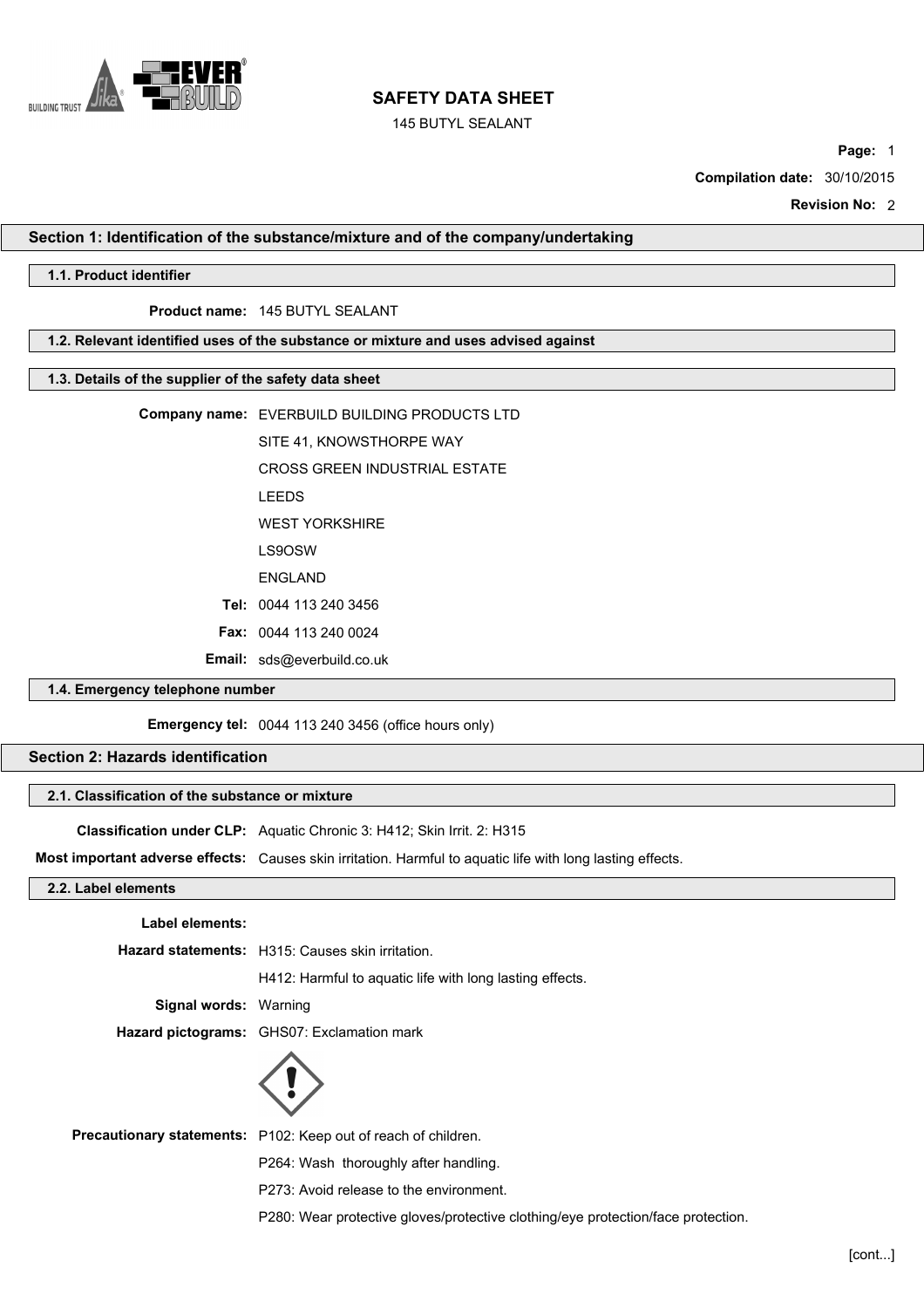# 145 BUTYL SEALANT

**Page:** 2

P332+313: If skin irritation occurs: Get medical advice/attention.

P362: Take off contaminated clothing.

P501: Dispose of contents to In accordance with local legislatiion.

**2.3. Other hazards**

# **PBT:** This product is not identified as a PBT/vPvB substance.

# **Section 3: Composition/information on ingredients**

**3.2. Mixtures**

#### **Hazardous ingredients:**

BUTYL RUBBER BLEND DISSOLVED IN WHITE SPIRIT

| EINECS | CAS                      | 'WEL<br>PRT              | Classification<br>◡∟                  | Percent |
|--------|--------------------------|--------------------------|---------------------------------------|---------|
|        | $\overline{\phantom{a}}$ | $\overline{\phantom{a}}$ | Tox. 1: H304; STOT RE 1: H372<br>Asp. | 10-30%  |

# **Section 4: First aid measures**

**4.1. Description of first aid measures**

**Skin contact:** Wash immediately with plenty of soap and water.

**Eye contact:** Bathe the eye with running water for 15 minutes.

**Ingestion:** Wash out mouth with water.

**Inhalation:** Consult a doctor.

# **4.2. Most important symptoms and effects, both acute and delayed**

**Skin contact:** There may be mild irritation at the site of contact.

**Eye contact:** There may be irritation and redness.

**Ingestion:** There may be irritation of the throat.

**Inhalation:** There may be irritation of the throat with a feeling of tightness in the chest.

# **4.3. Indication of any immediate medical attention and special treatment needed**

#### **Section 5: Fire-fighting measures**

# **5.1. Extinguishing media**

**Extinguishing media:** Suitable extinguishing media for the surrounding fire should be used.

### **5.2. Special hazards arising from the substance or mixture**

**Exposure hazards:** In combustion emits toxic fumes.

**5.3. Advice for fire-fighters**

**Advice for fire-fighters:** Wear self-contained breathing apparatus. Wear protective clothing to prevent contact

with skin and eyes.

# **Section 6: Accidental release measures**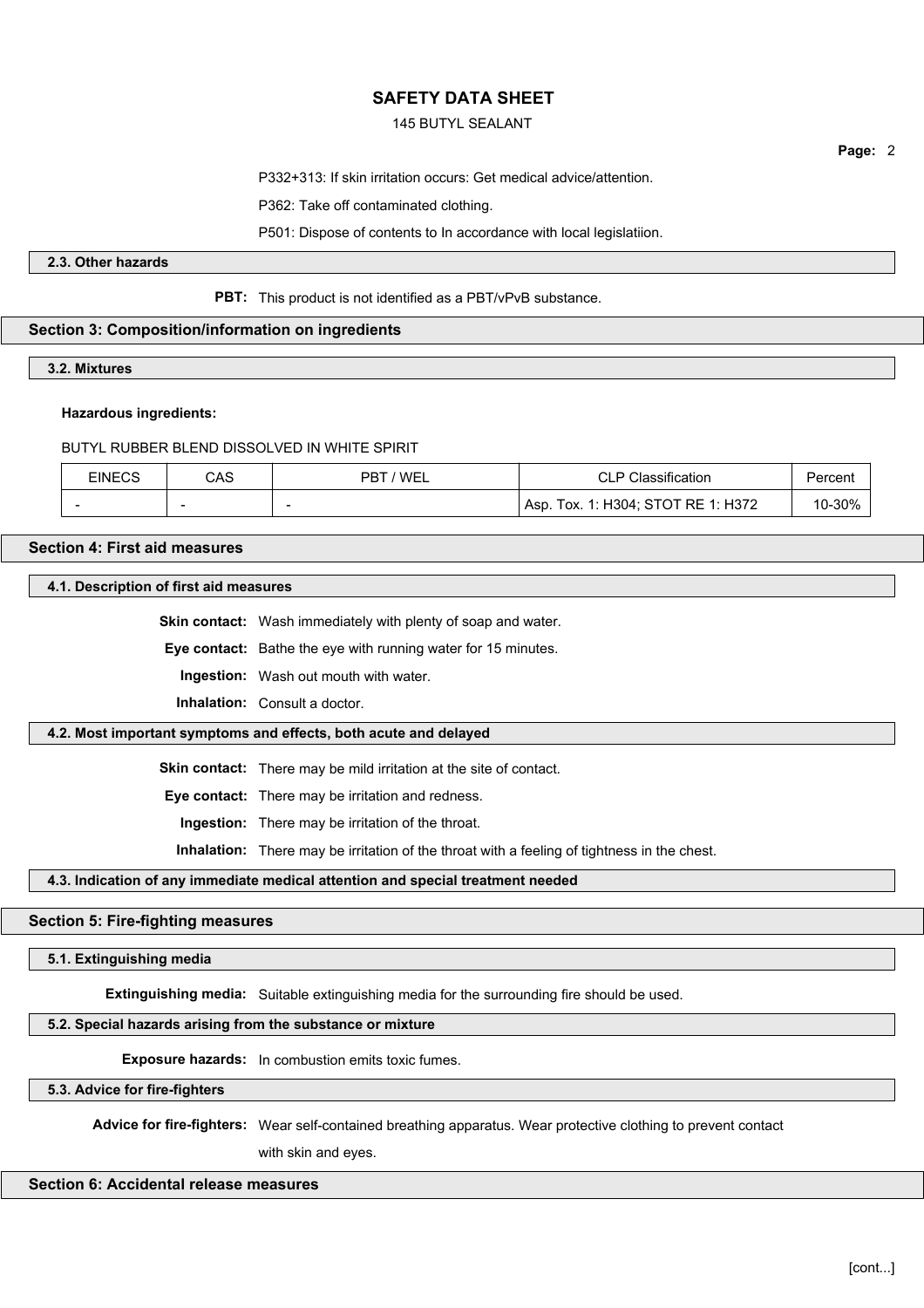## 145 BUTYL SEALANT

#### **6.1. Personal precautions, protective equipment and emergency procedures**

**Personal precautions:** Refer to section 8 of SDS for personal protection details.

# **6.2. Environmental precautions**

**Environmental precautions:** Do not discharge into drains or rivers.

#### **6.3. Methods and material for containment and cleaning up**

**Clean-up procedures:** Wash the spillage site with large amounts of water.

**6.4. Reference to other sections**

## **Section 7: Handling and storage**

#### **7.1. Precautions for safe handling**

**Handling requirements:** Ensure there is sufficient ventilation of the area.

### **7.2. Conditions for safe storage, including any incompatibilities**

**Storage conditions:** Store in a cool, well ventilated area. Store in original containers between +5 and +25`C. Storage outside these paramaters will dramatically reduce shelf life and invalidates all product warranties.

**Suitable packaging:** Must only be kept in original packaging.

## **7.3. Specific end use(s)**

# **Section 8: Exposure controls/personal protection**

# **8.1. Control parameters**

#### **Workplace exposure limits:**  $\qquad \qquad$  **Respirable dust**

| State | ` hour TWA | <b>STEL</b><br>™min.     | 8 hour TWA               | <b>STEI</b><br>15 min<br>--- |
|-------|------------|--------------------------|--------------------------|------------------------------|
| UK    | 00ppm      | $\overline{\phantom{0}}$ | $\overline{\phantom{0}}$ |                              |

# **DNEL/PNEC Values**

**DNEL / PNEC** No data available.

### **8.2. Exposure controls**

**Respiratory protection:** Respiratory protection not required.

**Hand protection:** Protective gloves.

**Eye protection:** Safety glasses.

**Skin protection:** Protective clothing.

# **Section 9: Physical and chemical properties**

# **9.1. Information on basic physical and chemical properties**

**State:** Paste

**Colour:** Grey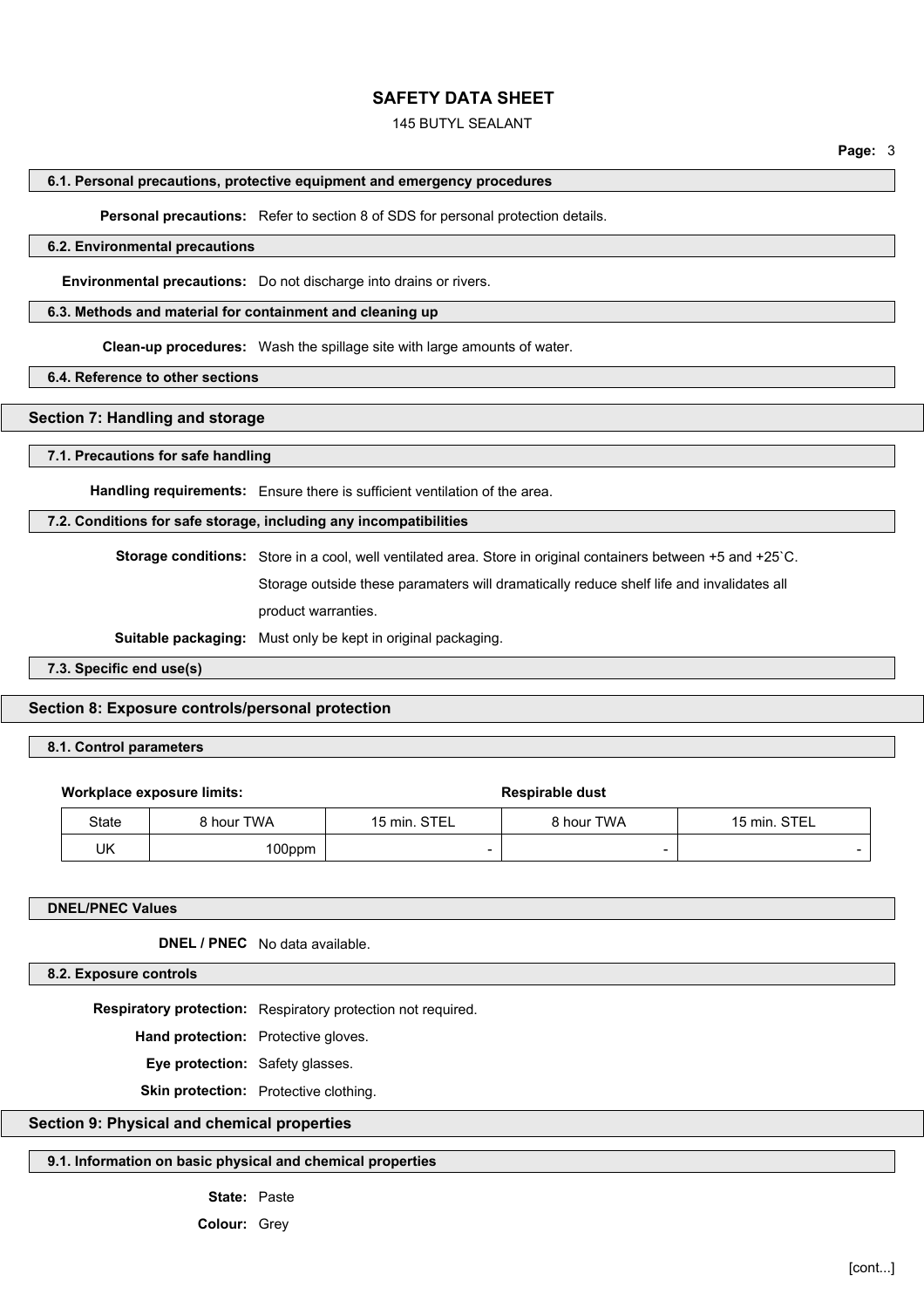145 BUTYL SEALANT

| pH: N/A                                                                                                                                                                                                                                                                                                                                                                                                                                       |
|-----------------------------------------------------------------------------------------------------------------------------------------------------------------------------------------------------------------------------------------------------------------------------------------------------------------------------------------------------------------------------------------------------------------------------------------------|
| <b>Odour:</b> Characteristic odour<br><b>Evaporation rate: Moderate</b><br><b>Solubility in water:</b> Insoluble<br>Also soluble in: Most organic solvents.<br><b>Viscosity:</b> Highly viscous<br><b>Viscosity test method:</b> $\times$ 1000 cps - Brookfield HBDV2+, spindle S70, 10rpm @ 20 °C<br><b>Flammability limits %: lower: 0.9</b><br>upper: $8$<br><b>Flash point C: 65</b><br>Autoflammability°C: 290<br>Relative density: ~1.6 |

**9.2. Other information**

**Other information:** No data available.

# **Section 10: Stability and reactivity**

**10.1. Reactivity**

### **10.2. Chemical stability**

**Chemical stability:** Stable under normal conditions.

### **10.3. Possibility of hazardous reactions**

### **10.4. Conditions to avoid**

**Conditions to avoid:** Heat.

**10.5. Incompatible materials**

**Materials to avoid:** Strong oxidising agents. Strong acids.

### **10.6. Hazardous decomposition products**

**Haz. decomp. products:** In combustion emits toxic fumes.

### **Section 11: Toxicological information**

### **11.1. Information on toxicological effects**

#### **Relevant hazards for substance:**

| 170r<br>iazai u                | Route | <b>Basis</b>              |
|--------------------------------|-------|---------------------------|
| Skin<br>corrosion/irritation ۱ | DRM   | ∵calculated<br>Hazardous. |

#### **Symptoms / routes of exposure**

**Skin contact:** There may be mild irritation at the site of contact.

**Eye contact:** There may be irritation and redness.

**Ingestion:** There may be irritation of the throat.

**Inhalation:** There may be irritation of the throat with a feeling of tightness in the chest.

**Page:** 4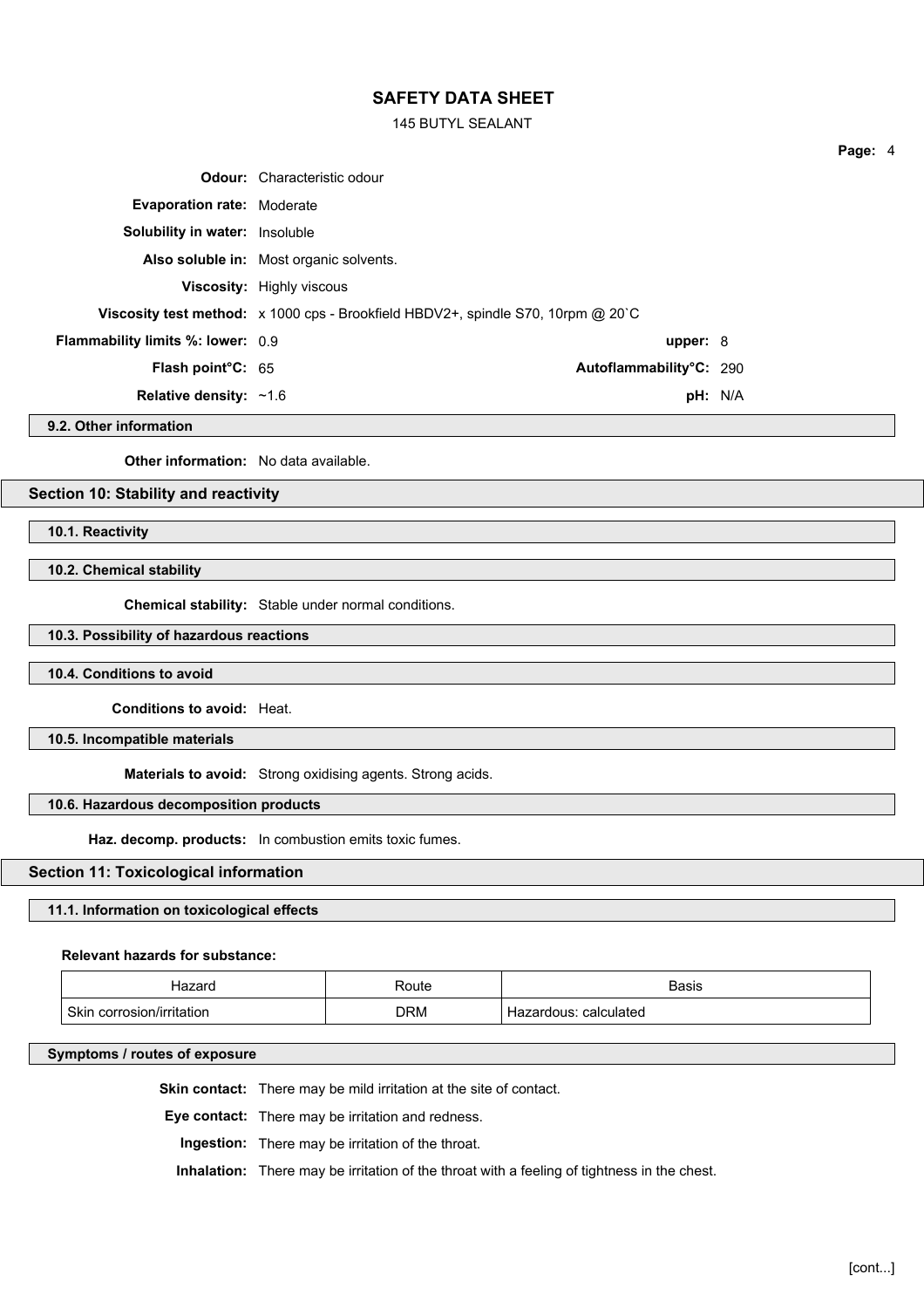### 145 BUTYL SEALANT

**Page:** 5

### **Section 12: Ecological information**

**12.1. Toxicity**

**Ecotoxicity values:** No data available.

### **12.2. Persistence and degradability**

**Persistence and degradability:** No data available.

**12.3. Bioaccumulative potential**

**Bioaccumulative potential:** No data available.

**12.4. Mobility in soil**

## **12.5. Results of PBT and vPvB assessment**

**PBT identification:** This product is not identified as a PBT/vPvB substance.

**12.6. Other adverse effects**

**Other adverse effects:** Harmful to aquatic organisms.

#### **Section 13: Disposal considerations**

**13.1. Waste treatment methods**

**NB:** The user's attention is drawn to the possible existence of regional or national

regulations regarding disposal.

### **Section 14: Transport information**

**Transport class:** This product does not require a classification for transport.

# **Section 15: Regulatory information**

**15.1. Safety, health and environmental regulations/legislation specific for the substance or mixture**

# **15.2. Chemical Safety Assessment**

### **Section 16: Other information**

# **Other information**

| <b>Other information:</b> This safety data sheet is prepared in accordance with Commission Regulation (EU) No                        |
|--------------------------------------------------------------------------------------------------------------------------------------|
| 453/2010.                                                                                                                            |
| * indicates text in the SDS which has changed since the last revision.                                                               |
| Phrases used in s.2 and s.3: H304: May be fatal if swallowed and enters airways.                                                     |
| H315: Causes skin irritation.                                                                                                        |
| H372: Causes damage to organs <or affected,="" all="" if="" known="" organs="" state=""> through</or>                                |
| prolonged or repeated exposure <state conclusively="" exposure="" if="" is="" it="" of="" proven="" route="" th="" that<=""></state> |
| no other routes of exposure cause the hazard>.                                                                                       |
| H412: Harmful to aguatic life with long lasting effects.                                                                             |
| <b>Legal disclaimer:</b> The above information is believed to be correct but does not purport to be all inclusive                    |